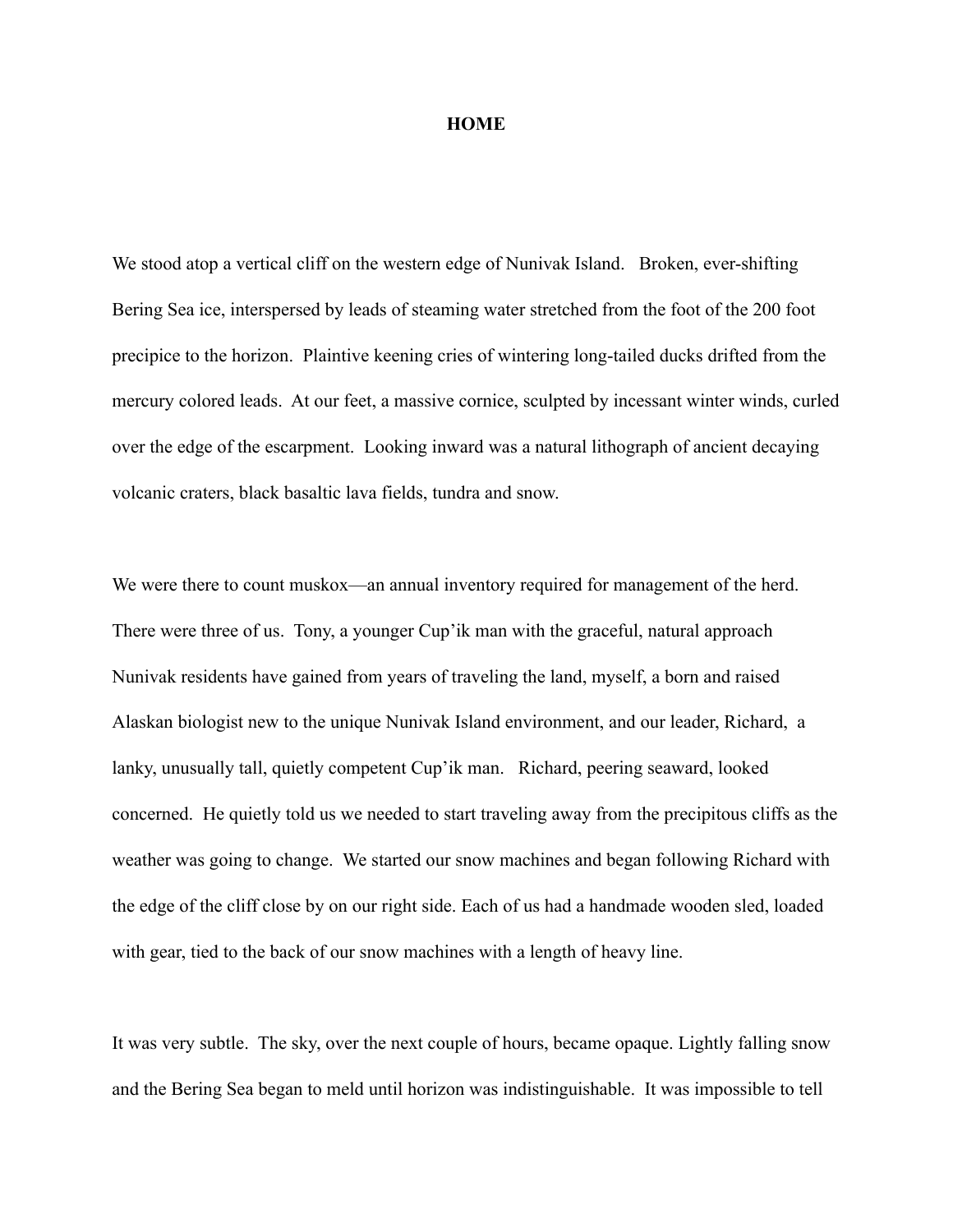up from down or if a rock was a distant object or right at your feet. Visibility was extremely limited and daylight was waning. It was as if a soft down blanket was being gently set upon us.

At darkness the snowfall became heavy, driven by a freshening southwest wind. Each flake of snow left a meteor-like streak in the glare of our headlights. I had to averted my face from the frigid wind to keep my cheeks from freezing. I wore a warm parka, snow pants, a traditional beaver hat sewn by my wife, and my feet were ensconced in sealskin boots with dried grass as insoles…a hand-sewn gift from my mother-in-law.

Richard knew the island like most people know the layout of their home. Keenly observant, he and spent most of his life traveling the island on foot, dogsled and snow machine. He seemed to recognize every promontory, ravine, knoll and creek. We slowly traveled from one nearly indiscernible landmark to the next. To my untrained eyes it appeared impossible.

Visibility was so limited that I could only focus on the tail lights of Richard's machine, and note the flickering headlight from Tony's machine as an assurance he hadn't fallen behind.

After hours of travel, my eyes and mind became confused. At times, the incessant wind-blown snow made it appear as I was stationary and suspended in a near aqueous state. Only the thumps and bumps of the snow machine's relentless progress assured me that I was still moving and in contact with the earth. My mind wandered. I struggled to remain mindful of the present risks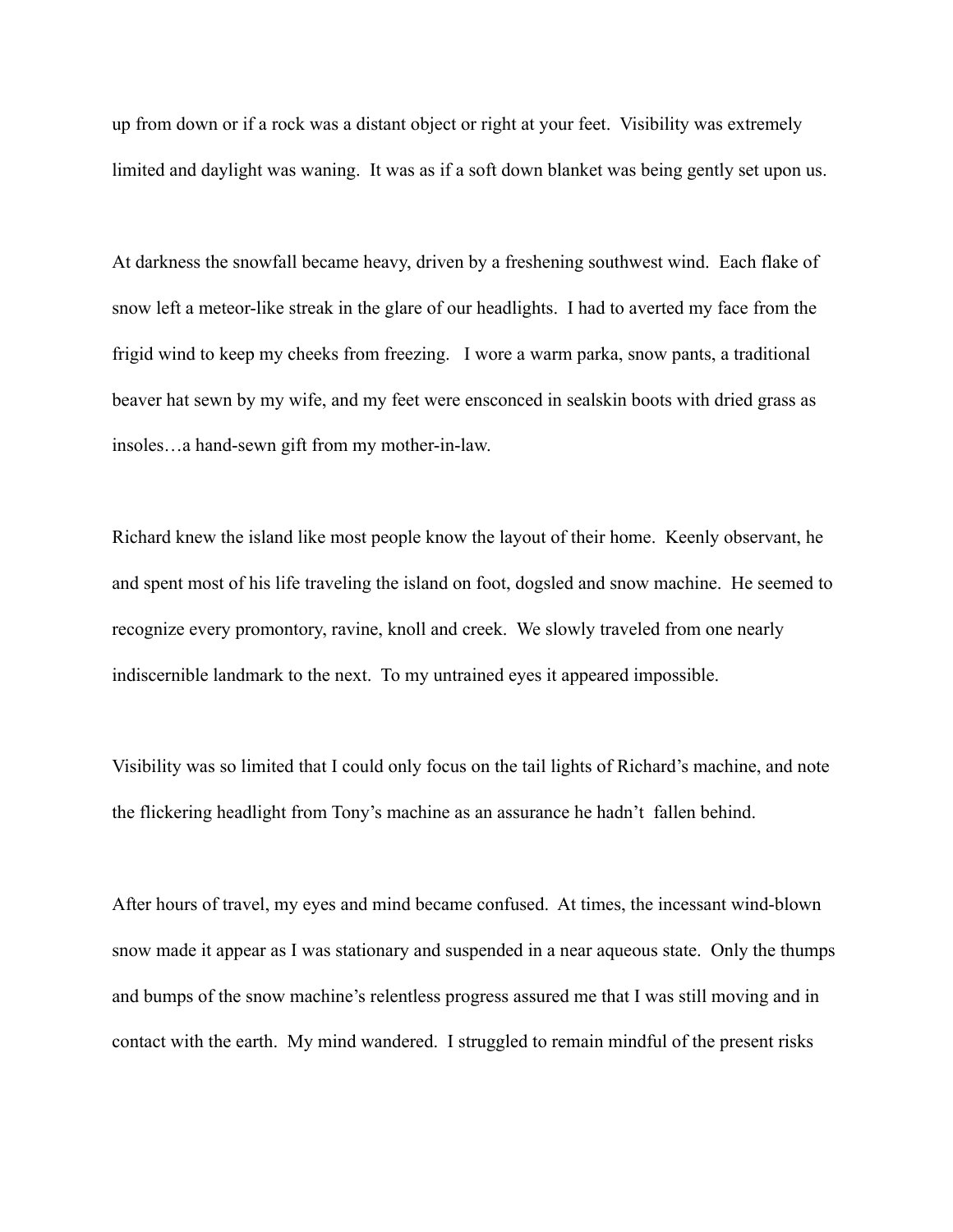and dangers, knowing alertness and awareness are the only defenses against the unseen and unknown in such a risky, chaotic environment.

The entire landscape, itself sculpted by violently expelled magma from deep within the earth was being reformed with graceful, artistic sand dune-like creations of hardened drift.

Occasionally we passed muskox in the periphery of our limited vision. The ancient, Pleistocene creatures, with long, flowing hair, stood with their backs to the wind, heads down, and stationary.

Ever present, even though I was in extremely competent company, was the fear of having to spend the night out in this confusion. The cold, carried by both wind and snow found every gap in my clothing. Exposed skin at wrist and face eventually succumbed to the onslaught and became numb. Great weariness began to overcome me.

Time became difficult to measure, and our travels began to feel endless. Occasionally we stopped to check our sleds, adjust clothing and stretch tired muscles. It was difficult to hear each other speak, but there was no need to talk. Our needs were unspoken, but clear. We knew we couldn't stay out in the blizzard indefinitely. There was urgency to our travel. Over the muffled muttering of our idling machines it felt as if giant brooms were sweeping the land. In some places, where the wind was restricted by rock or drift there was a low, moaning sound. When we faced the wind the long hairs of our wolf ruffs snapped at our cold-soaked faces.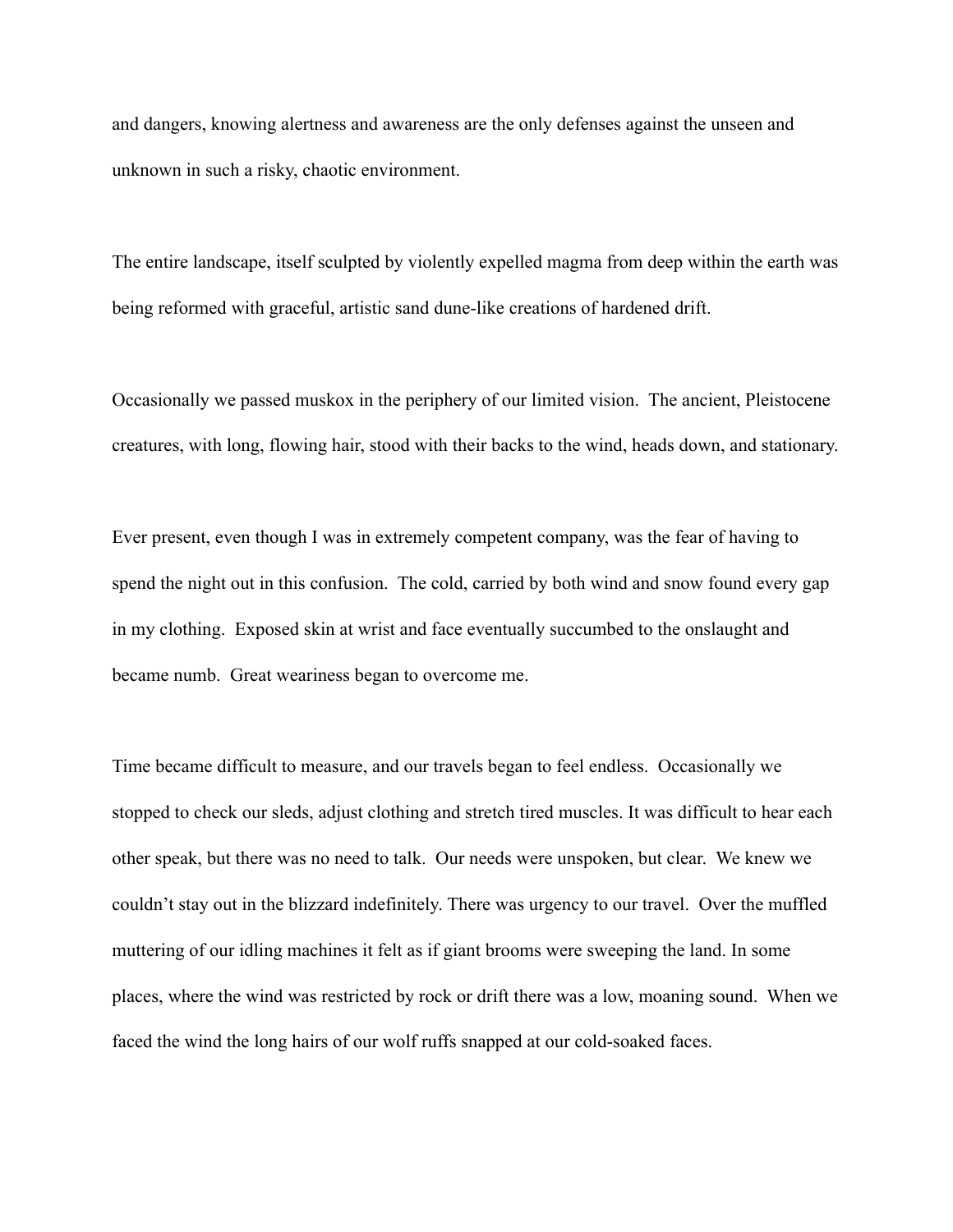Even though we were traveling slowly, I nearly ran into Richard's sled when he suddenly stopped. He began rummaging under the tightly lashed tarp on his sled and extracted a shovel. I had visions of us digging a snow cave in a drift and spending a long night waiting for clarity and daylight, a possibility we had briefly discussed earlier.

I stumbled through the uneven snow toward Richard, my legs rubbery, and cold. As Tony joined us, I saw a weathered wooden hatch standing vertical, nearly covered with hardened drift. Richard began to dig, throwing irregular blocks of snow with the wind. Soon, he uncovered a small door, untied a cord wrapped around a nail and pulled outward. In the dim peripheral light of the snow machine headlights was a passageway sloping downward. With the aid of a flashlight, it's beam weakened by frozen batteries, we ducked into a low, narrow tunnel. After several steps Richard unlatched another door which swung inward, and we emerged into a room —a traditional sod house, buried into the crust of the earth.

Smells of life assailed my nose, a richness of earth, rocks, roots, and remnants of dried fish, and seal oil, from previous occupants. Devoid of the scrape of drifting snow and intense wind, it was absolutely silent. I felt near deafness in the absence of sound and we spoke to each other in hushed tones.

The dramatic change was overwhelming and it took me several minutes to accept and recognize where we were. The radiant heat from the very core of our planet earth immediately began to warm our frigid bodies. Above us, In the soft glow of the flashlight, were stalwart drift logs